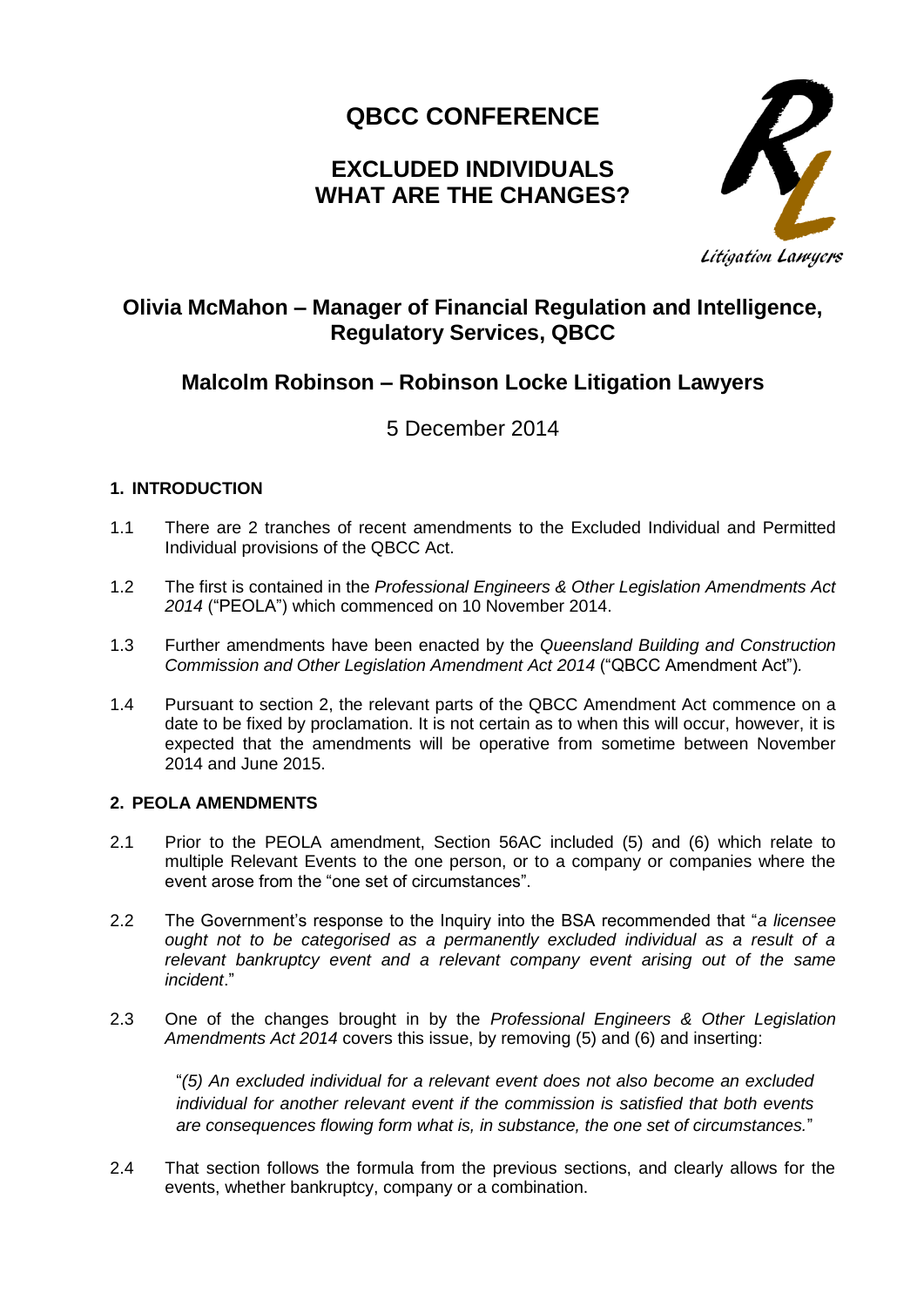- 2.5 It does not follow that bankruptcy due to guarantees following a company event must automatically be consequences of the one set of circumstances.
- 2.6 There are no transitional provisions in relation to this change. As it changes substantive law, rather than mere procedure, it seems appropriate that this be interpreted to operate prospectively only.
- 2.7 There is also change to the Permitted Individual test.
- 2.8 Previously 56AD(8) provided:

*(8) The commission may categorise the individual as a permitted individual for the relevant event only if the commission is satisfied, on the basis of the application, that the individual took all reasonable steps to avoid the coming into existence of the circumstances that resulted in the happening of the relevant event.* 

#### 2.9 It now reads:

*"… on the basis of the application that:*

- *(a) S. 56AC(5) applies to the individual for the relevant event; or*
- (b) *The individual took all reasonable steps to avoid the coming into existence of the circumstances that resulted in the happening of the relevant event*."
- 2.10 Therefore, if multiple excluded individual decisions have been made and a Permitted Individual application lodged, in considering that application the new version of s. 56AC(5) can be relied upon.
- 2.11 If the insertion to s. 56AD(8)(a) is triggered if s. 56AC(5) applies, then clearly it is only triggered during the period 56AC(5) is operative. If the approach discussed above is correct, that means prospectively only.

#### **3. QBCC AMENDMENT ACT**

#### **3 year exclusion**

- 3.1 Section 19(2) of the QBCC Amendment Act deletes the reference to 5 years and replaces it with 3 years in s 56AC.
- 3.2 In relation this, the explanatory note states "*by reducing the time frames mentioned in the section from 5 to 3 years, the amendments will relax the restrictions that currently exclude individuals from holding a contractor's licence to work in the building industry*".

#### **Limited to "Construction Company"**

- 3.3 Section 19(3) of the QBCC Amendment Act inserts reference to "a construction company". This is a new term that is defined in newly inserted section 56AC(7).
- 3.4 The definition is:

*"(7) In this section – construction company means a company that directly or indirectly carries out building work or building work services."*

3.5 In relation this, the explanatory note states: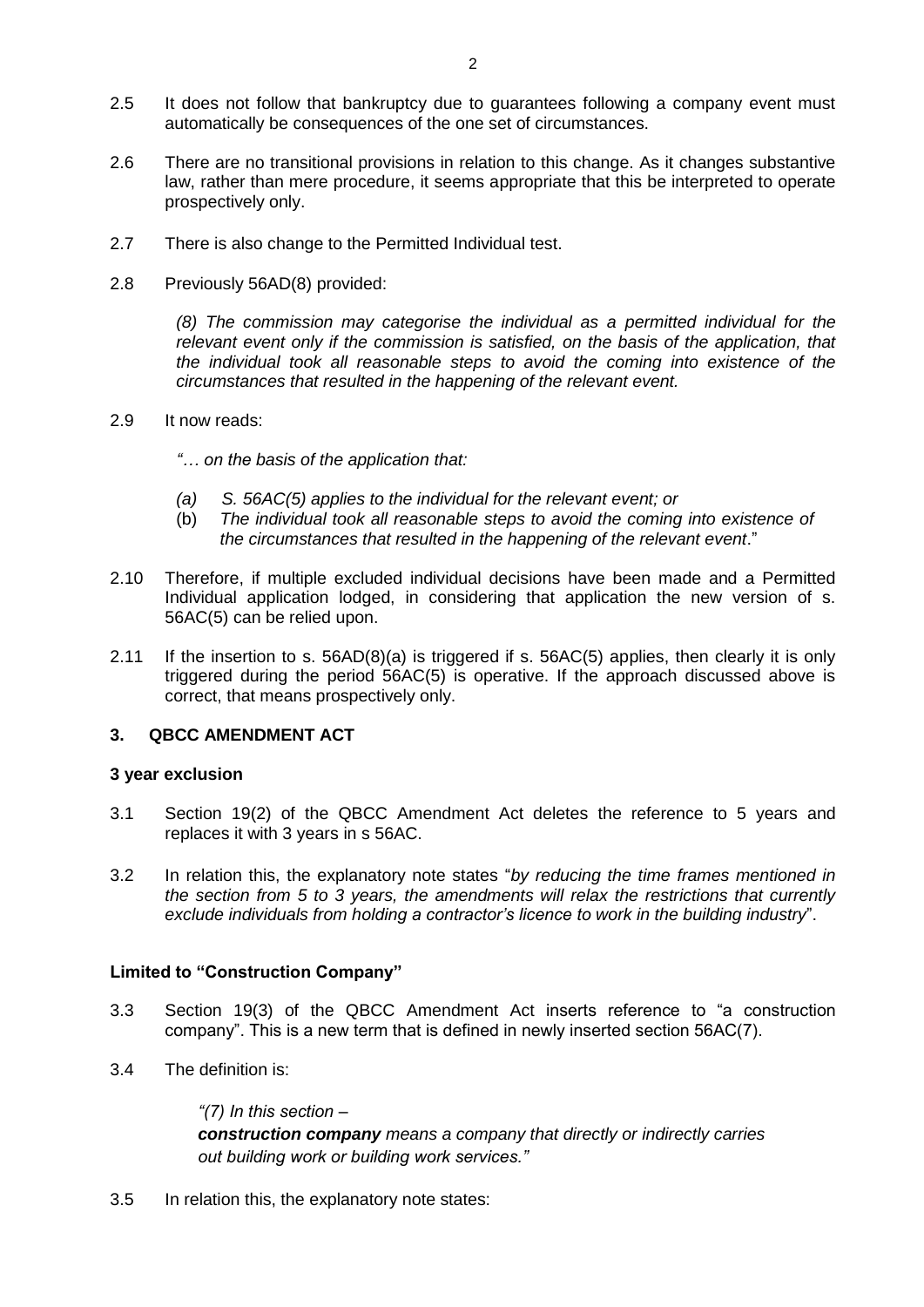*Defining and including the term construction company ensures that a person will not be excluded if their insolvency event is the result of their being a director of a company unrelated to the construction industry. For example, if a contractor is a director of their spouse's hairdressing business, and that business becomes insolvent, the contractor will not be excluded. However, if the insolvent company is a construction company, as defined in the section, the contractor would be excluded.* 

- 3.6 The terms "Building Work", "Building Work Services" and "Carry out" are defined in the Dictionary to the Act. Those definitions have not changed.
- 3.7 The terms "directly or indirectly" are not defined.
- 3.8 However, similar words appear in a previous version s. 42(2) and the definition of "Carry out" in relation to building work as it appears in the Dictionary and in s. 67A.
- 3.9 The words "*directly or indirectly carries out building work*" were considered in *PJS Development Pty Ltd v Tong* [2003] QSC 337, where McMurdo J said:

*[5] … In my view the expression " carry out" when used in the contract to refer to building*  work, means `perform or cause to be performed' the work. As I interpret the contract, it *requires the building to be built, but it does not require the builder to be the plaintiff. Instead, the relevant obligations of construction could be performed by the plaintiff's causing that construction to be effected. In theory, parties could agree, even in the context of a relatively large commercial and residential development such as this, in terms which required the seller to be the actual builder. If such agreements are made, this is not one of them. To the extent that any term, taken alone, might indicate that it is, that indication is overtaken by a reading of the contract as a whole commencing with the recital that the plaintiff intends "to construct or have constructed" upon its land the relevant development.*

*[6] … The expression " carry out building work" has a meaning derived from the Act as a whole, and having regard to the objects of the statute. Where a person is not an actual builder, but is simply engaging a builder to build, it seems curious that the Act would require that person to be the holder of a contractor's licence. In such a case, the builder must be a licensed contractor, so that the objects of the Act are apparently served.* 

*[7] … There must be, however, something done by the relevant person which can be characterised as the carrying out of building work in the sense that a building contractor does. The purpose of s 42 in requiring the relevant person to hold a contractor's licence shows the sense in which the term "carrying out" is used. In the case of a landowner who causes a builder to build upon the land, the landowner does not in any sense which is relevant for this legislation have the carriage of the work.*

3.10 That was cited affirmatively in *Puerto Galera Pty Ltd v JM Jelly (Project Builders) Pty Ltd* [2008] QSC 356, in which Chesterman J also said:

> *[45] [Section 42\(2\)\(a\)](http://www.austlii.edu.au/au/legis/qld/consol_reg/qbsar2003504/s42.html) provides that a person carries out building work if he carries it out personally or causes it to be carried out, directly or indirectly. For the subsection to apply there must be foundation of fact from which one can say that the person whose conduct is in question 'built' the structure in question, or 'caused' it to be built. He must be the person who brings about the building, or construction.*

*…*

*[47] … The contract here required the respondent to build the apartments and associated structures. The superintendent had a role in the adjustment of contractual rights between applicant and respondent and in achieving the efficient and timely performance of the*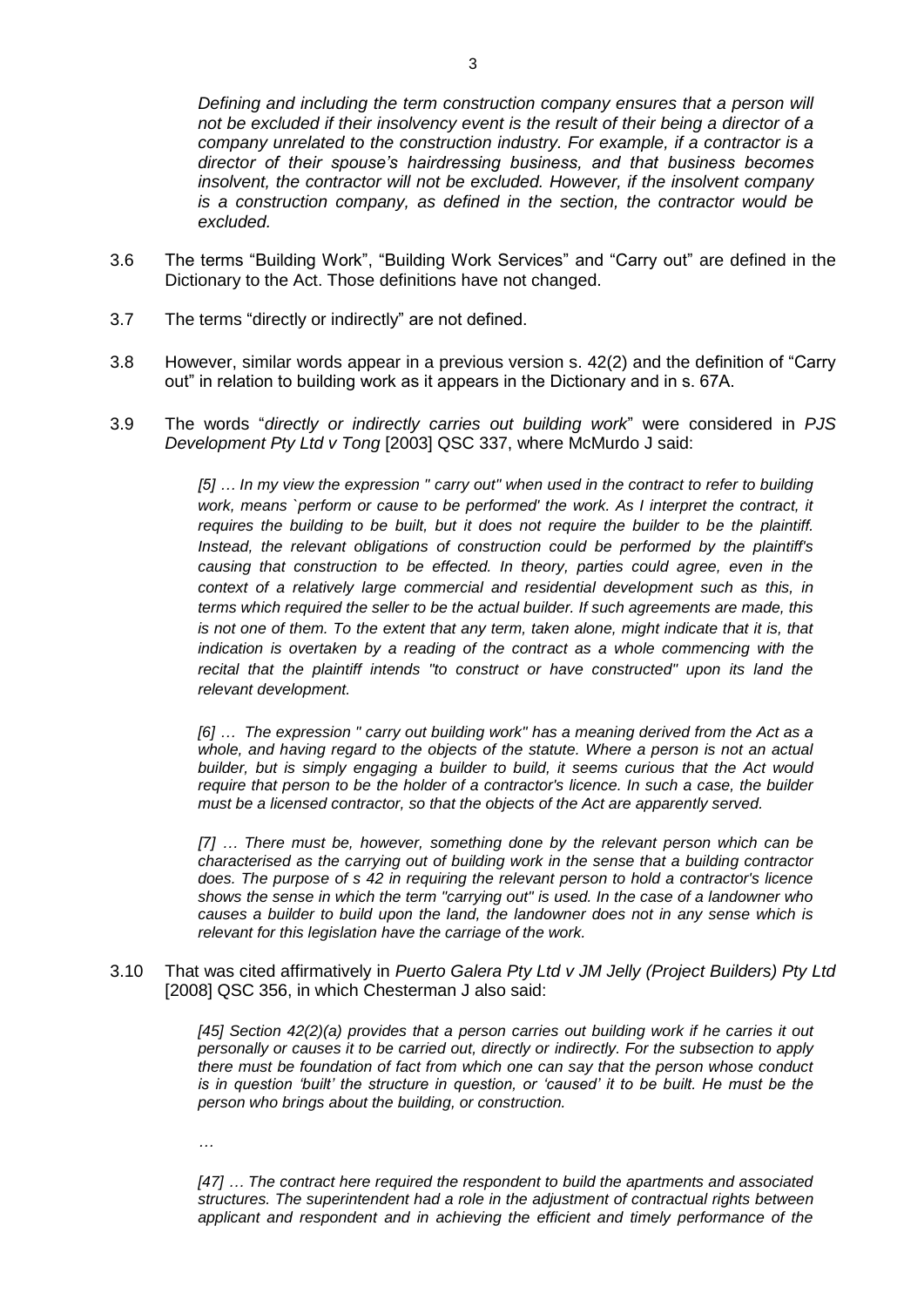*contract by the respondent, but his role was not to build. He did not carry out building work in the sense that a building contract would do.* 

3.11 These decisions were summarised in *Mackay Labour Hire Pty Ltd v JM Kelly (Project Builders) Pty Ltd* [2013] QDC 230 by Kingham DCJ as follows:

> *[23] In PJS Development Pty Ltd v Tong[,\[9\]](http://www.austlii.edu.au/cgi-bin/sinodisp/au/cases/qld/QDC/2013/230.html?stem=0&synonyms=0&query=QSC%202008%20356%20or%202008%20QSC%20356#fn9) P. McMurdo J considered whether a*  landowner who had engaged a licensed builder to carry out building work on their land *would contravene s 42 if the landowner did not hold a licence. He concluded s 42(2)(a) did not apply unless the landowner did something "which can be characterised as the carrying out of building work in the sense that a building contractor does...In the case of a landowner who causes a builder to build upon the land, the landowner does not in any sense which is relevant for this legislation have the carriage of the work"[.\[10\]](http://www.austlii.edu.au/cgi-bin/sinodisp/au/cases/qld/QDC/2013/230.html?stem=0&synonyms=0&query=QSC%202008%20356%20or%202008%20QSC%20356#fn10)*

> *[24] Chesterman J adopted that reasoning in Puerto Galera Pty Ltd v JM Kelly (Project Builders) Pty Ltd[.\[11\]](http://www.austlii.edu.au/cgi-bin/sinodisp/au/cases/qld/QDC/2013/230.html?stem=0&synonyms=0&query=QSC%202008%20356%20or%202008%20QSC%20356#fn11) That case involved a superintendent appointed under a building contract between the plaintiff and the defendant. The superintendent's contractual role was quite extensive. His Honour said the superintendent had a "role in the adjustment of contractual rights between applicant and respondent and in achieving the efficient and timely performance of the contract by the respondent, but his role was not to build. He did not carry out building work in the sense that a building contract (sic) would do"[.\[12\]](http://www.austlii.edu.au/cgi-bin/sinodisp/au/cases/qld/QDC/2013/230.html?stem=0&synonyms=0&query=QSC%202008%20356%20or%202008%20QSC%20356#fn12)*

> *[25] He observed that, for s 42(2)(a) to apply, there had to be a factual foundation upon which it could be said that the person in question built the structure or caused it to be built. "He must be the person who brings about the building, or construction.["\[13\]](http://www.austlii.edu.au/cgi-bin/sinodisp/au/cases/qld/QDC/2013/230.html?stem=0&synonyms=0&query=QSC%202008%20356%20or%202008%20QSC%20356#fn13) Respectfully, I agree with and apply their Honours' reasoning to the Schedule 2 definition of carry out.*

- 3.12 Accordingly, it would (without intending to substitute words for those used in the statute) seem that a company is a "Construction Company" if it performs or causes to be performed building work or building services work. There must be something that was done by the relevant company that can be characterised as building work in the sense that a building company does. There must be a foundation fact from which it could be said that the company "built" structures in question.
- 3.13 As a matter of concept, the definition would be triggered even where a company engaged in only one project. That is, "carries out" does not seem to require the carrying out of multiple projects.

#### **The Permitted Individual Test**

- 3.14 Section 20 of the QBCC Amendment Act deletes division 2, namely section 56AD. That removes the permitted individual test.
- 3.15 The explanatory note states:

*Section 56AD has been omitted. That section prescribed the process by which an individual may make an application to the commission to become a person permitted to hold a contractor's licence, following exclusion under section 56AC. The intent of this amendment is to repeal the previous permitted individual regime under which an excluded individual could apply to the commission to be taken as not excluded in certain circumstances.*

3.16 There are transitional arrangements which are discussed below.

#### **Procedure if Excluded Individual**

3.17 It will be recalled that section 56AC is the definition section. The procedure if a licensee is considered an excluded individual is provided in section 56AF.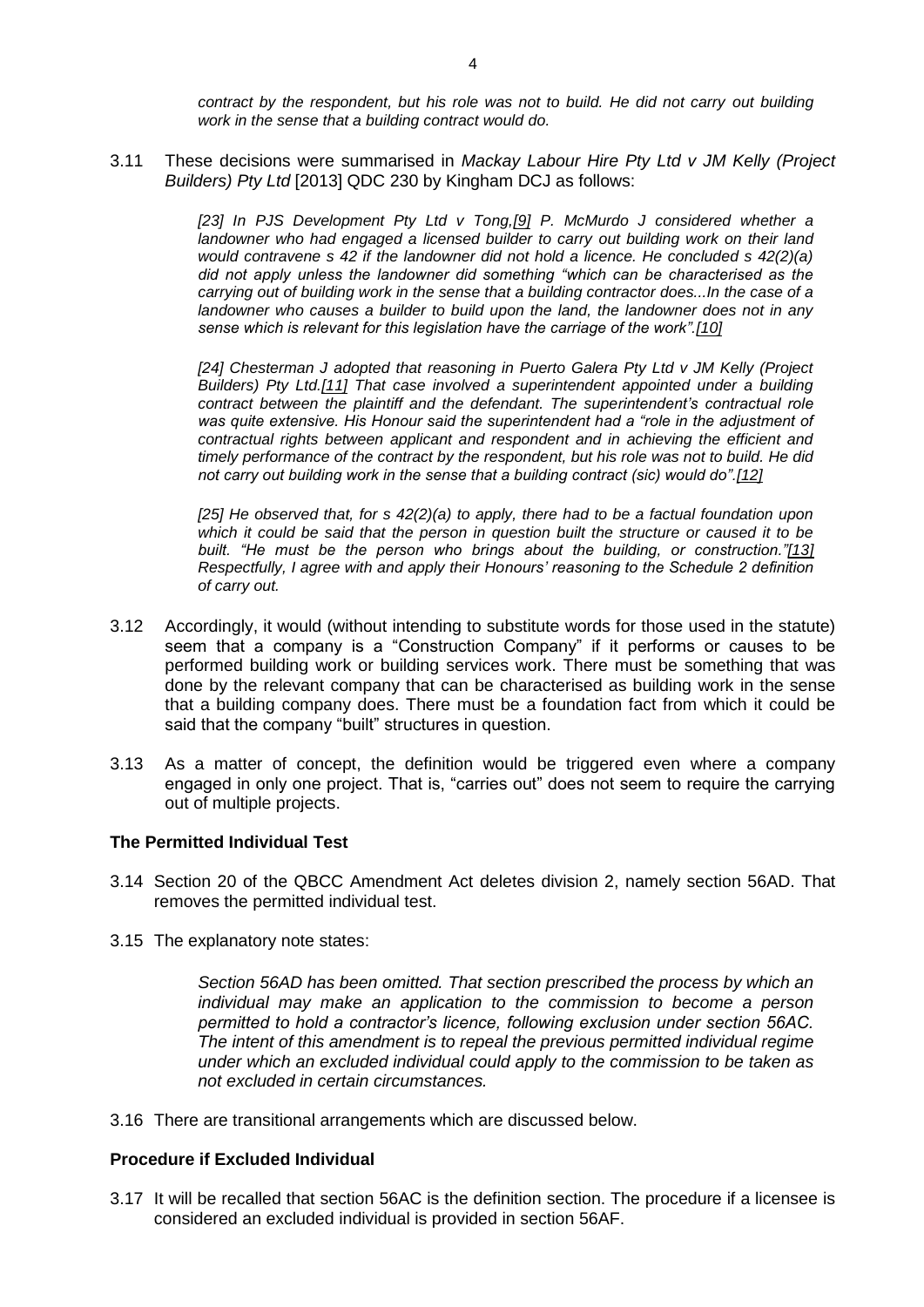3.18 The Explanatory note states:

*The amendments to 56AF remove all references to the categorisation of a person as a permitted individual. The clause introduces a new process to be followed when the Commission determines that a licensee is an excluded individual for a relevant event.*

- 3.19 S 21 of the QBCC Amendment Act as follows:
	- (a) As to Section 56AF(2)(b) omit, and insert:

*(b) that the individual may make a submission to the commission about the relevant event within the reply period;*

(b) As to Section 56AF(3) — omit, and insert:

*(3) The commission must cancel the individual's licence, by written notice given to the individual,*

*if—*

*(a) after considering any submission about the notice made by the individual within the reply period, the commission still considers the individual is an excluded individual for a relevant event; or*

*(b) the individual does not make a submission about the notice within the reply period.*

(c) To insert Section 56AF(5):

*(5) In this section—*

*reply period, for a written notice given under subsection (2), means 28 days after the Commission gives an individual the written notice.*

- 3.20 Section 56AG relates to the effect of the exclusion provisions on a company.
- 3.21 The amendments to this section are:
	- (a) Section 56AG(2)(c) —omit, and insert:

*(c) within 28 days after the commission gives the company the written notice, the relevant individual must stop being a director, secretary or influential person;*

(b) Section 56AG(3) — omit, and insert:

*(3) The commission must cancel the company's licence by written notice given to the company if, within the 28 days mentioned in subsection (2)(c), the relevant individual does not stop being a director or secretary of, or an influential person for, the company.*

- (c) Section  $56AG(4)$  to  $(6)$  omit, and insert:
	- *(4) Section 49 does not apply to a cancellation under subsection (3).*